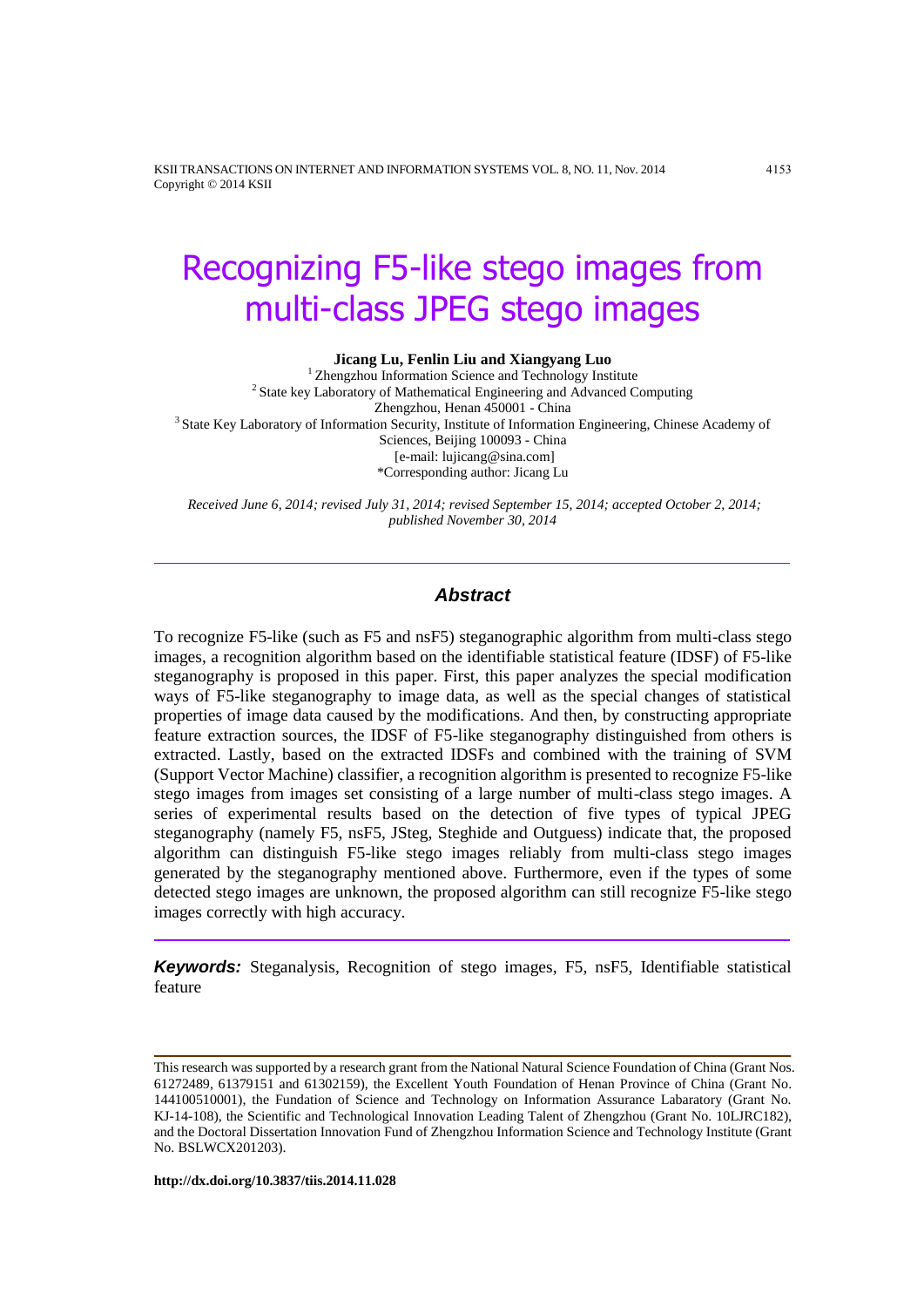## **1. Introduction**

**T**he techniques of steganography and steganalysis are now two important research directions in information security  $[1]$ . Steganography is a covert communication technique that embeds confidential messages into the redundant parts of multimedia files such as digital images and videos, and then transfers them through public communication channels [2]. Contrarily, steganalysis aims to discover and prevent such covert communication behaviors. The main research aspects include: existence detection of the confidential messages [3,4,5], estimation of the embedded message length  $[6,7,8]$ , recognition of the types of stego images  $[9,10]$ , determination of the stego key  $[11]$ , etc. Among all the above aspects, the reliable recognition and determination of the types of steganography used in the detected stego imagesare the significant prerequisite to the other three aspects, and are also key issues for further steganalysis and forensics [12]. This paper focuses on the problem of recognizing F5-like (such as F5 and nsF5) [13,14] stego images from multi-class stego images (Referred to as MultiClsStegImgs) generated by multiple types of steganographic algorithms, which can also be considered as recognizing the F5-like steganography.

Existing researches on recognition of the types of stego images mainly focus on the classification of MultiClsStegImgs. These methods are usually designed under the condition that the steganographic algorithms set possibly used in stego images are completely known, and then classify different types of stego images based on binary classification and using only one type of blind steganalytic feature. The issue above was first researched in [15], which classified JPEG MultiClsStegImgs based on coefficient histograms and co-occurrence matrix features. The algorithm was improved in [9,16] by merging the features of extended histogram and Markov transition probability matrix. In  $[10]$ , a multi-class classification algorithm was presented using the feature of probability density function (PDF) moments extracted from wavelet coefficients. In [17], a classification algorithm for MultiClsStegImgs generated by spatial domain steganography was proposed based on run-length histogram features extracted from the pixel difference matrix. Almost all the features used by the methods above are conventional blind steganalytic features, and other types of blind steganalytic features (such as the features used in [3,4,5]) may also be utilized to classify MultiClsStegImgs. However, from the brief overview of MultiClsStegImgs classification above, it is clearly seen that there are mainly three shortcomings as follows: 1) The features extracted by existing methods are mostly for blind steganalysis, and often unable to reflect the special modifications caused by a specific steganography to statistical properties of image data; 2) Existing methods must know the steganographic algorithms possibly used in stego images, and could not be utilized to the condition with unknown types of stego images; 3) The classifiers used by existing methods are generally trained based on all the types of stego images, so, when adding a brand new type of stego images, new classifiers must be trained.

For the detection of F5-like steganography, existing researches mainly concentrate on two aspects: existence detection of the secret messages and estimation of the embedded messages. The former mainly distinguish F5-like stego images and cover images based on statistical feature extraction and classifier training. The popular features include: coefficients histogram [15], co-occurrence matrix [9,15], Markov transition probability matrix [9,15], rich models (high-dimensional features) [4,5], etc. On the other detection aspect, the typical methods are: the algorithm in [6] based on cover image estimation and the least square analysis, the algorithm in [18] based on blind steganalytic features and the regression analysis, etc. In the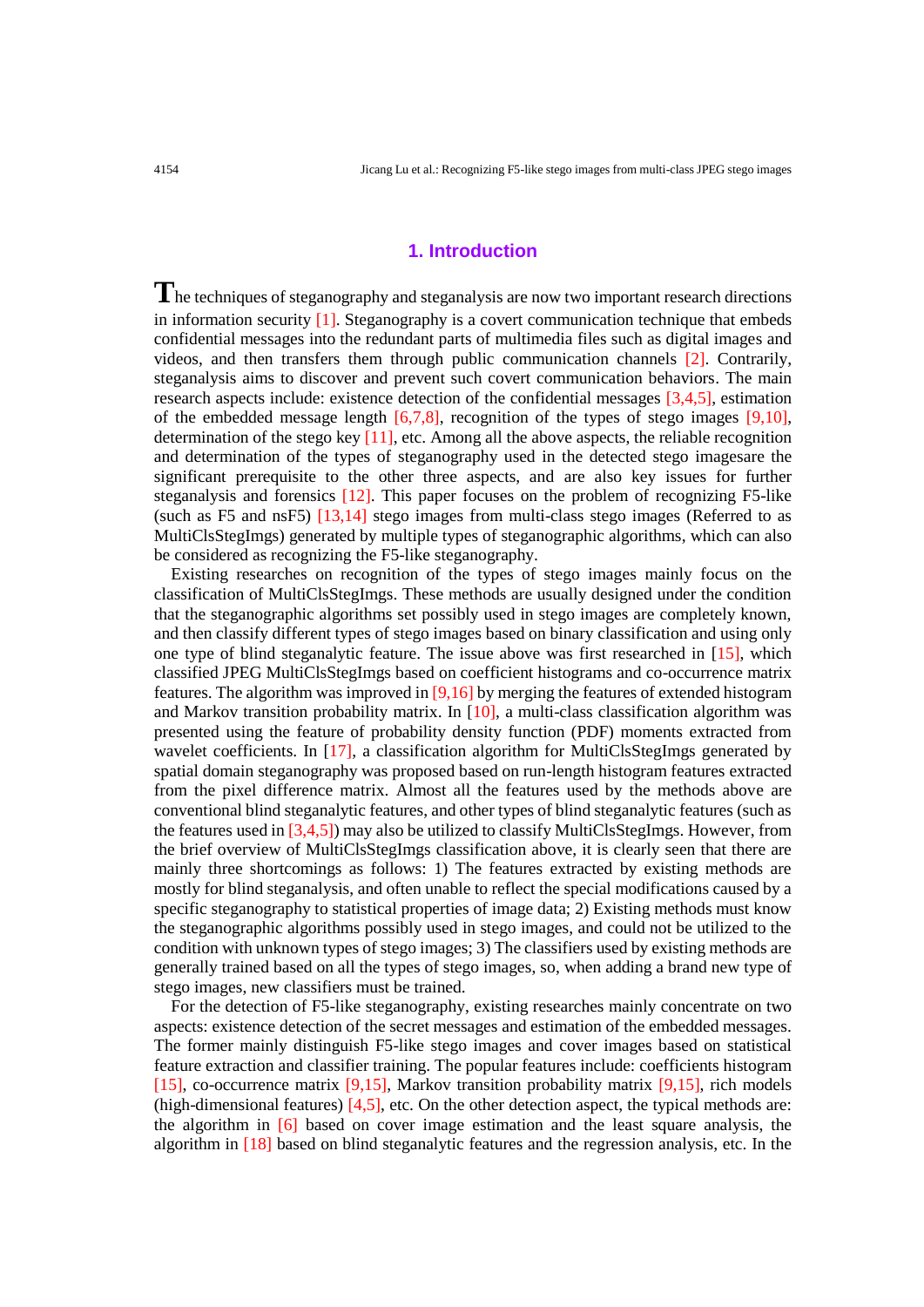previous researches, we proposed an estimation algorithm based on relative entropy of the histogram for F5-like steganography [19], and an algorithm based on blind steganalytic features and ensemble learning [20]. However, these algorithms above only dedicate to determine the existence of secret messages or estimating the length of embedded messages, and there are few published researches on the recognition of F5-like stego images from MultiClsStegImgs.

For the recognition of F5-like stego images from multi-class stego images, the main contribution of this paper is: based on the analysis and extraction of the identifiable statistical feature (Referred to as IDSF) for F5-like steganography, a recognition algorithm is proposed to distinguish F5-like stego images from MultiClsStegImgs. Firstly, the special modification ways of F5-like steganography to image data during embedding messages are analyzed. Then, the modifications are depicted based on the changes of differences between neighboring DCT (Discrete Cosine Transform) coefficients as well as neighboring pixels, and the IDSF of F5-like steganography distinguished from others is extracted. At last, the recognition algorithm for F5-like stego images is presented based on IDSF. The efficiency of the proposed algorithm is verified by a series of experiments, which indicate that the performance of the proposed algorithm is superior to that of existing typical classification algorithm.

The rest of this paper is organized as follows: Section 2 will analyze the changing rules of F5-like steganography to the cover. In Section 3, according to the special modification ways analyzed in Section 2, the IDSF of F5-like steganography is analyzed and extracted to distinguish them from other types of steganography, and the recognition algorithm for F5-like stego images is also presented. Section 4 will report the experiments verifying the efficiency of the proposed recognition algorithm. The paper is concluded in Section 5.

## **2. Modification rules of F5-like steganography to image**

F5-like steganography is a class of popular steganographic algorithms, and currently more secure algorithms. The principal characteristics of these algorithms are:

(i) Modification ways during embedding. When the coefficients have to be modified, it is not to deal with the LSB (least significant bit) directly, but rather to subtract 1 from the absolute coefficient while preserving the sign to embed the message bits.

(ii) Determination of the coefficients to be modified. To improve the security, the matrix encoding is implemented to improve the embedding efficiency (to embed more messages with as fewer changes as possible), and the permutation straddling mechanism is employed to make the changes be randomly distributed to the whole image.

At present, the typical steganographic algorithms designed based on the strategies above include F5 and nsF5. Denote C as the DCT coefficient matrix of an image, and  $C_{k,l,\mu,\nu}$  as the coefficient in position  $(u, v)$  of the block in the *k*-th row and *l*-th column, after embedding, it is  $C'_{k,l,u,v}$ . Then, the modification ways of the coefficients during embedding by F5-like steganography can be depicted as following expressions:

$$
\begin{cases}\nC'_{k,l,u,v} = C_{k,l,u,v} & LSB(C_{k,l,u,v}) = b \\
C'_{k,l,u,v} = sign(C_{k,l,u,v}) * (C_{k,l,u,v}|-1) & LSB(C_{k,l,u,v}) \neq b\n\end{cases}
$$
\n(1)

where, *b* is the embedded message bit;  $| \cdot |$  is used to calculate absolute value of the data;  $LSB(C_{k,l,u,v})$  is a function to calculate the LSB of  $C_{k,l,u,v}$ . Denote  $h_c$  and  $h_c'$  as the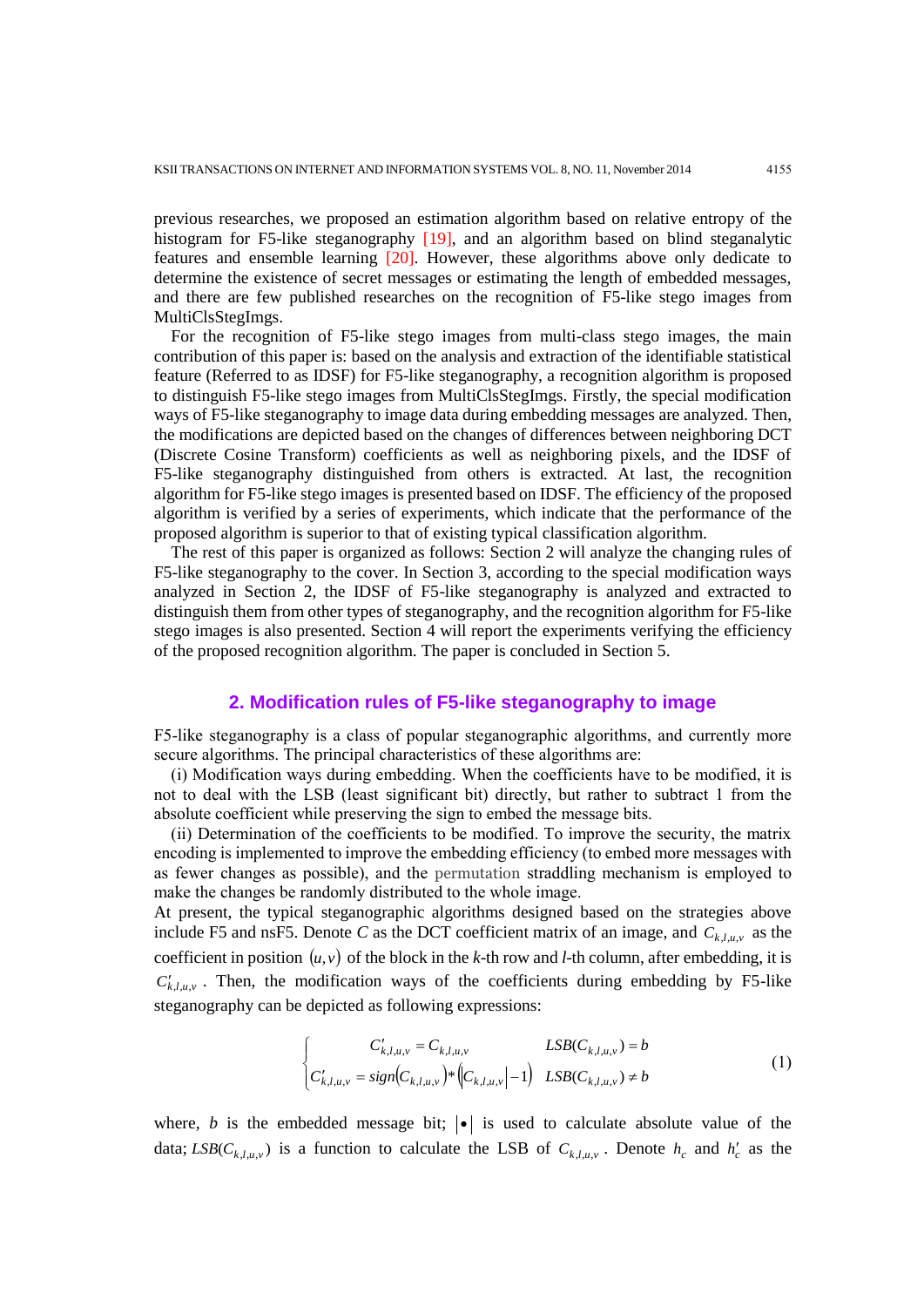histograms of coefficients with value *c* before and after embedding, respectively, then, when the average changing rate of the coefficients is  $\beta$ , the relationship of the histograms before and after embedding is:

$$
\begin{cases}\nh_c' = h_c + \beta h_{c+1} + \beta h_{c-1} & c = 0 \\
h_c' = h_c - \beta h_c + \beta h_{c+1} & c > 0 \\
h_c' = h_c - \beta h_c + \beta h_{c-1} & c < 0\n\end{cases}
$$
\n(2)

For F5 steganography, the coefficients with value 0 will not be used to embed messages. When the message bit is hidden into the coefficient with value 1 or -1 and the coefficient is changed to 0, this embedding is invalid, and the bit will be re-hidden into the next nonzero coefficients. For natural JPEG images, the coefficients histograms satisfy characteristic:  $\cdots < h_{-3} < h_{-2} < h_{-1} < h_0 > h_1 > h_2 > h_3 > \cdots$ , then, in Eq.(2), there is  $h'_0 > h_0$ , and  $h'_c < h_c$  for  $c \neq 0$ . Therefore, F5 will lead to the phenomenon of serious histogram shrinkage. Jessica *et al.* improved the F5 steganography using wet paper code [14], and called the improved algorithm as nsF5. When the coefficients with value 1 or -1 are changed to 0, nsF5 will not re-hide the secret message bit, which avoids invalid embedding and abate the

phenomenon of histogram shrinkage. In **Fig. 1**, the coefficients histograms of the cover image

(Cover), the F5 and nsF5 stego images are plotted for comparison.



**Fig. 1.** The comparison of DCT coefficients histograms of the Cover image, F5 and nsF5 stego images.

It can be seen from **Fig. 1** and Eq.(2) that, although nsF5 steganography avoids invalid embedding, but does not solve the problem of histogram shrinkage. The reader might refer to [13,14,19] for a more detailed introduction of F5-like steganography. In what follows, based on the phenomenon of histogram shrinkage and embedding changing rules of F5-like steganography, the sensitive statistical features will be analyzed and extracted to capture the special phenomenon and modification ways.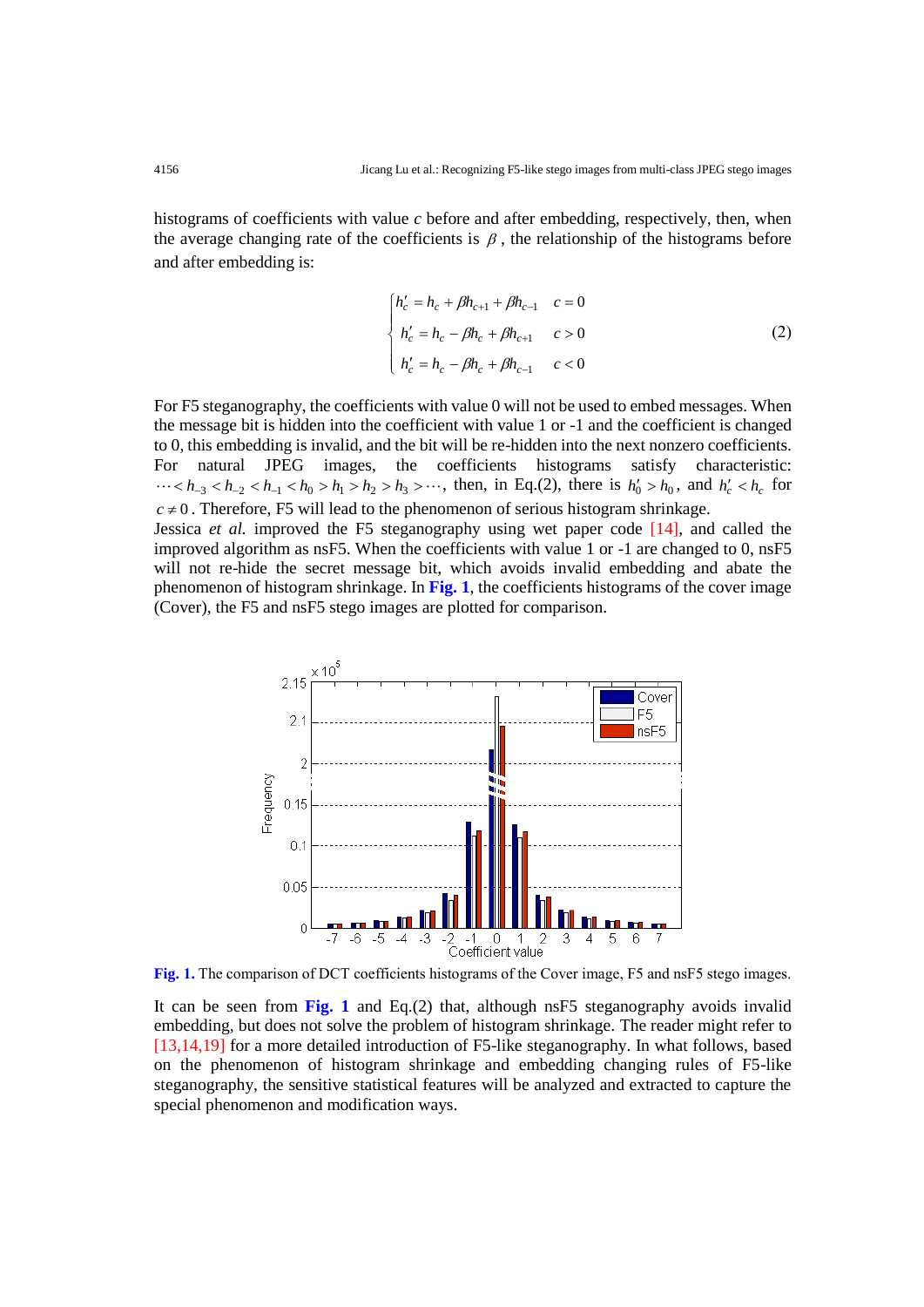# **3. IDSF based recognition of F5-like stego images**

Generally, different steganography will produce different modifications to image data, as well as different influences to statistical properties of different feature extraction sources. Therefore, different statistical features should be extracted for corresponding steganography to achieve more effective steganalysis. For instance, for two types of typical steganalytic features characteristic function (CF) moments and probability density function (PDF) moments extracted from wavelet coefficients, their performances to different steganography were theoretically analyzed and compared in [21,22]. For the reliable recognition of a specific type or class of stego images from multi-class stego images, it is significant to extract statistical features that be sensitive to the specific type or class of steganography and not (or less) sensitive to others. To extract features with above statistical properties, one should firstly construct appropriate feature extraction sources according to the special message embedding and modification ways of the specific steganography different from others, and then extract sensitive features that could capture the special modification ways. In this paper, this type of feature is called IDSF of the steganography distinguished from others.

## **3.1 Extracting IDSF**

According to the embedding and modification ways of F5-like steganography introduced in Section 2, this paper will analyze the influencing of the embedding changes to statistical properties of data in DCT domain and spatial domain. And then, by constructing appropriate feature extraction sources, extract sensitive features that could capture the special modification ways of F5-like steganography. At last, take the sensitive features as the IDSF of F5-like steganography distinguished from others.

# **3.1.1 Extracting IDSF from DCT domain**

It can be seen from the introduction of F5-like steganography in Section 2 that, if the DCT coefficient changes after embedding, absolute value of the coefficient will decrease by 1, i.e., the positive coefficients will decrease by 1, and the negative coefficients will increase by 1. Therefore, for the difference of neighboring coefficients under certain conditions, the sign and changing trend after embedding can also be determined. Let

$$
\Delta C = C_{k,l,u,v} - C_{k+\Delta_1,l+\Delta_2,u+\Delta_3,v+\Delta_4}
$$
 (3)

$$
\Delta C' = C'_{k,l,u,v} - C'_{k+\Delta_1,l+\Delta_2,u+\Delta_3,v+\Delta_4}
$$
\n(4)

$$
\nabla C = \Delta C - \Delta C' \tag{5}
$$

where,  $(\Delta_1, \Delta_2, \Delta_3, \Delta_4) \in \{(0,0,1,0), (0,0,0,1), (0,0,1,1), (1,0,0,0), (0,1,0,0,0), (1,1,0,0)\}$  are used to control the relative locations and directions (horizontal, vertical or diagonal) of the neighboring coefficients. For example, when  $(\Delta_1, \Delta_2, \Delta_3, \Delta_4) = (0,0,1,0)$ ,  $\Delta C$  denotes the difference between neighboring coefficients along the vertical direction of intra-block, and when  $(\Delta_1, \Delta_2, \Delta_3, \Delta_4)$  = (0,1,0,0),  $\Delta C$  denotes the difference between neighboring coefficients along the horizontal direction of inter-block. Let

$$
C_{Multi} = C_{k,l,u,v} * C_{k+\Delta_1,l+\Delta_2,u+\Delta_3,v+\Delta_4}
$$
 (6)

$$
C_{Plus} = C_{k,l,u,v} + C_{k+\Delta_1,l+\Delta_2,u+\Delta_3,v+\Delta_4}
$$
 (7)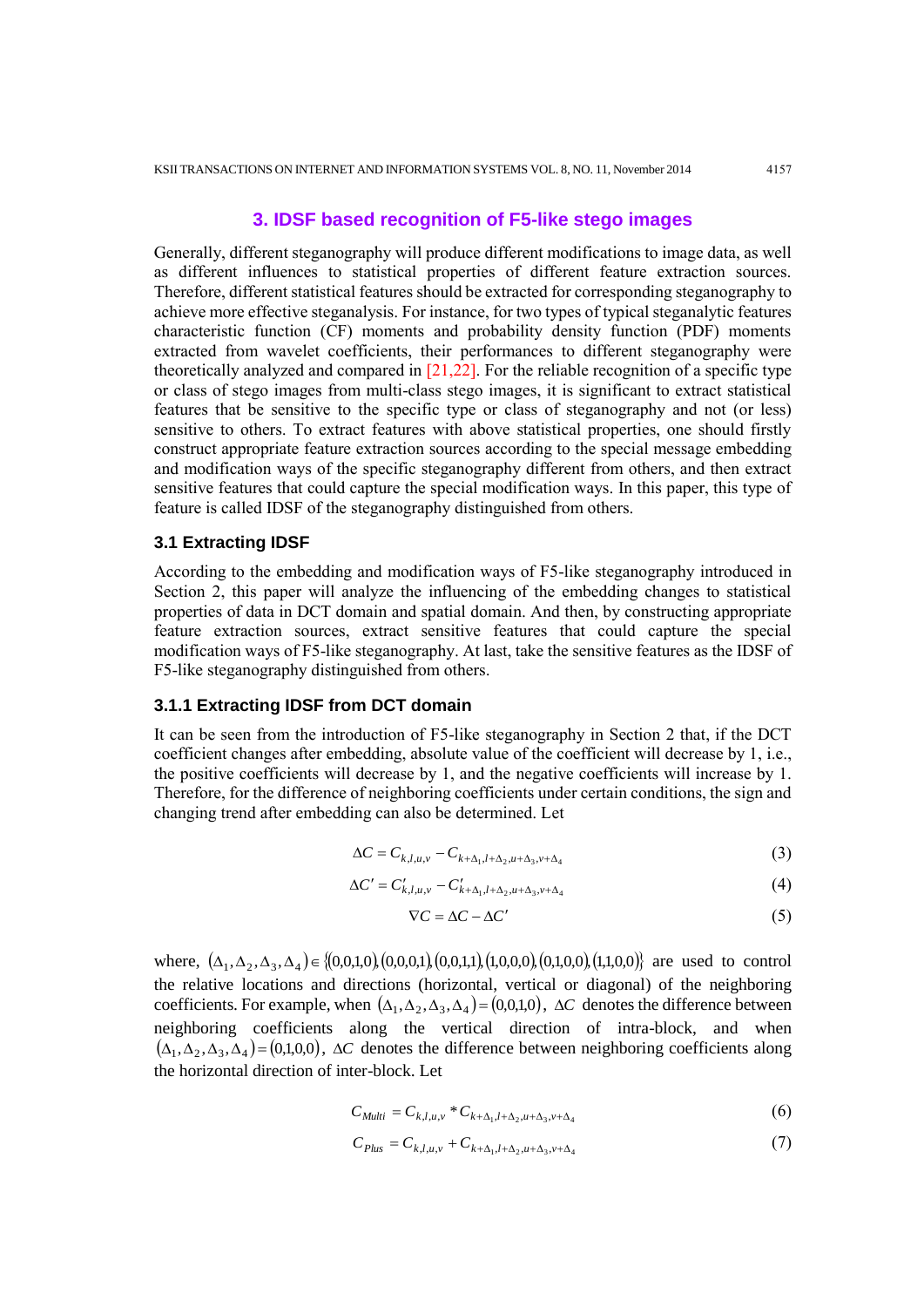Then, according to the principle of F5-like steganography, the changing trend of variable *C* in Eq.(5) after embedding changes are as follows:

$$
\begin{cases}\n\text{case 1: } |\nabla C| < 0 \text{ or } |\nabla C| > 0 \\
\text{case 2: } |V| < 0 < C_{Multi} < 0 \\
\text{case 3: } |\nabla C| < 0 < C_{Multi} = 0 \text{ and } C_{Plus} \neq 0\n\end{cases} \tag{8}
$$

It can be seen from Eq.(8) that, for the case  $1$  ( $C_{Multi} > 0$ ), the changing trend of the coefficients difference after embedding could not be determined according to the coefficient values only; while for case 2 ( $C_{Multi} < 0$ ) and case 3 ( $C_{Multi} = 0$  *and*  $C_{Plus} \neq 0$ ), absolute value of the coefficients difference will decrease after embedding change. Whereas for other types of steganography such as  $JSteg<sup>1</sup>$ , Outguess<sup>2</sup> and Steghide<sup>3</sup>, no matter what the relationship between signs of the neighboring coefficients is, the change of the difference between neighboring coefficients could not be determined at all according to the value of the coefficients only. The phenomenon above is exactly the special characteristic of F5-like steganography different from other types of steganography mentioned above.

Therefore, if one wants to extract the IDSF of F5-like steganography distinguished from others, it is important to construct feature extraction sources according to the coefficients under case 2 and case 3 in Eq.(8), and then the sensitive features can be extracted. In this paper, the histogram and co-occurrence matrix will be calculated from the coefficients differences under case 2 and case 3 in Eq.(8). For natural images, the coefficients histogram is symmetry about 0, and the histogram of coefficients differences is also symmetry about 0. Then, the features will be calculated from absolute values of the coefficients differences.

First, calculate the histogram feature. Denote  $D_{inter}^{N0}$  and  $D_{inter}^{N0}$  as the set of differences between two neighboring coefficients with opposite signs (i.e.,  $C_{\text{Multi}} < 0$ ) and with only one nonzero (i.e.  $C_{\text{Multi}} = 0$  and  $C_{\text{Plus}} \neq 0$ ) in the inter- and intra-block, respectively, which contains neighboring coefficients along the horizontal, vertical and diagonal directions in all. The histograms  $H_{inter}^{N0}$  and  $H_{intra}^{N0}$  of the differences sets above are calculated as follows:

$$
H_{inter}^{N0}(d) = \frac{\sum_{i} \delta\left(D_{inter}^{N0}(i)|, d\right)}{\sum_{d} H_{inter}^{N0}}
$$
\n(9)

$$
H_{intra}^{NO}(d) = \frac{\sum_{i} \delta \left( D_{intra}^{NO}(i) \right|, d \right)}{\sum_{d} H_{intra}^{NO}}
$$
\n(10)

where,  $1 \le d \le T$ , and *T* is the threshold for differences histogram.  $\delta(\Lambda_1, \Lambda_2) = 1$  if and only if  $\Lambda_1 = \Lambda_2$ ; otherwise  $\delta(\Lambda_1, \Lambda_2) = 0$ .

Then, calculate the co-occurrence matrix features. In order to depict the special changes of

-

<sup>&</sup>lt;sup>1</sup> JSteg: Available at http://zooid.org/~paul/crypto/jsteg. 2014

<sup>2</sup> Outguess: Available at http://www.outguess.org. 2014

<sup>3</sup> Steghide: Available at http://steghide.sourceforge.net. 2014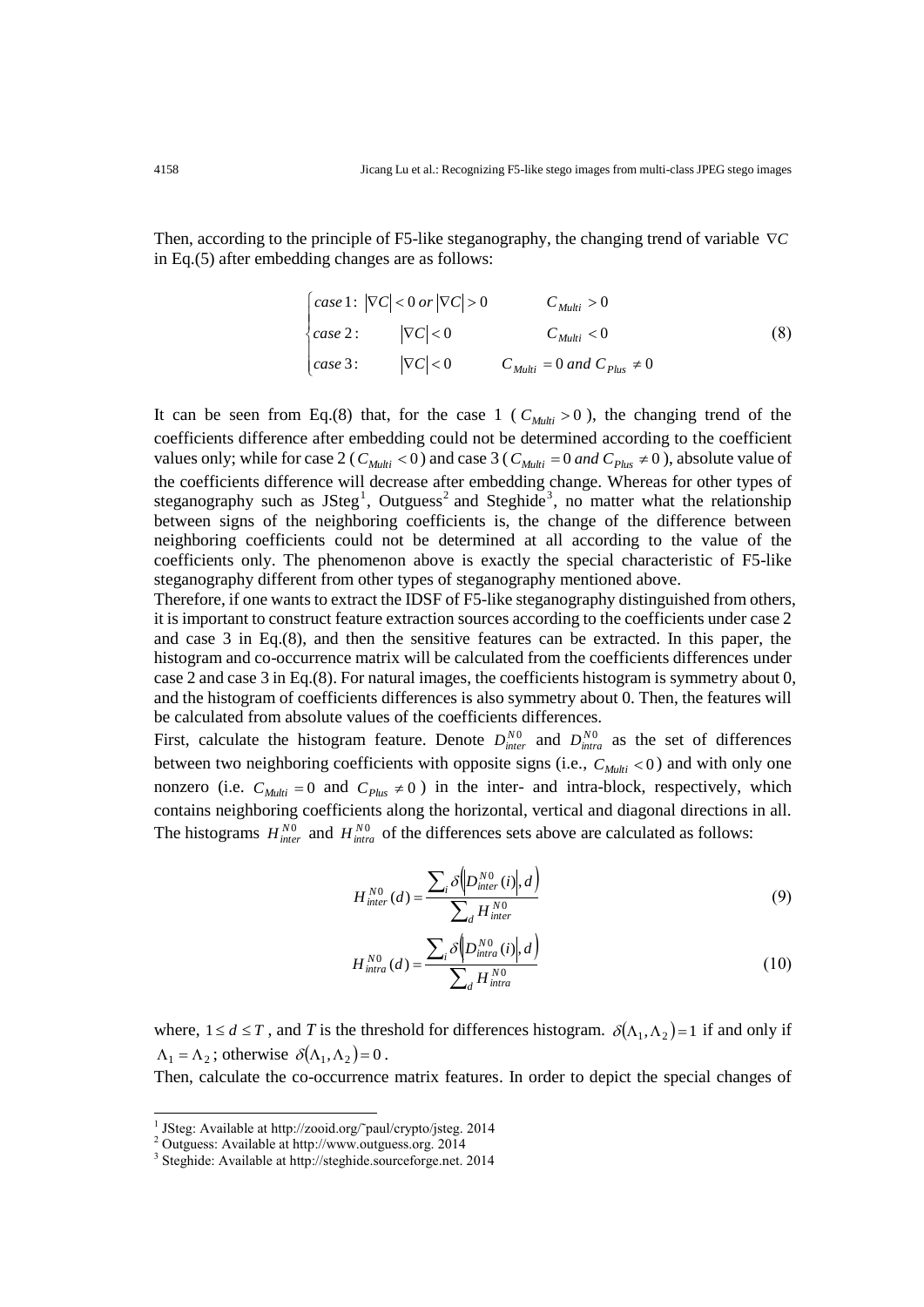F5-like steganography different from others better, if two neighboring differences include the difference in the case 1 in Eq.(8), then, this pair of differences will not be included for calculation of the co-occurrence matrix. Let

$$
\Delta C_2 = C_{k+\Delta_1, l+\Delta_2, u+\Delta_3, v+\Delta_4} - C_{k+2\Delta_1, l+2\Delta_2, u+2\Delta_3, v+2\Delta_4}
$$
\n(11)

$$
C_{Multi,2} = C_{k+\Delta_1,l+\Delta_2,u+\Delta_3,v+\Delta_4} * C_{k+2\Delta_1,l+2\Delta_2,u+2\Delta_3,v+2\Delta_4}
$$
\n(12)

where  $(\Delta_1, \Delta_2, \Delta_3, \Delta_4)$  are the same to that in Eqs.(3)~(5). Based on the expressions in Eqs.(3), (6) and (12), calculate the co-occurrence matrix for differences of neighboring coefficients in inter- and intra-block using the following equation.

$$
F^{CM}(d_1, d_2) = \frac{\sum_{k,l,u,v,} \delta(\vert \Delta C \vert, d_1) \delta(\vert \Delta C_2 \vert, d_2)}{\sum_{d_1, d_2} F^C(d_1, d_2)}, \quad C_{Multi} \le 0 \text{ and } C_{Multi,2} \le 0 \tag{13}
$$

where,  $0 \le d_1, d_2 \le T$ ; when  $(\Delta_1, \Delta_2, \Delta_3, \Delta_4) \in \{(1,0,0,0), (0,1,0,0), (1,1,0,0)\}$ , the results calculated by Eq.(13) is the co-occurrence matrix for differences of neighboring coefficients in inter-blocks, and is denoted as  $F_{inter}^{CM}$ ; when  $(\Delta_1, \Delta_2, \Delta_3, \Delta_4) \in \{(0,0,1,0), (0,0,0,1), (0,0,1,1)\}$ , the result calculated by Eq.(13) is the co-occurrence matrix for differences of neighboring coefficients in intra-block, and is denoted as  $F_{intra}^{CM}$ .

In addition, referring to the method of image calibration in [15,16], the corresponding calibrated features of the detected images will also be extracted in this paper. Firstly, crop the upmost 4 rows and leftmost 4 columns. And then, quantize and compress the cropped image with the original quantization matrix, the corresponding calibrated image (i.e. reference image of the original image) can be obtained. At last, extract the histograms and co-occurrence matrixes of differences from the calibrated image, and denote them as  $H_{inter}^{cal,N0}$ ,  $H_{intra}^{cal,N0}$ ,  $F_{inter}^{cal, CM}$  and  $F_{intra}^{cal, CM}$ , respectively.

In summary, the DCT part of IDSF  $F_{FS-like}^{DCT}$  extracted based on various pair relationships of neighboring DCT coefficients for F5-like steganography is as follows:

$$
F^{DCT} = H_{\text{inter}}^{N0} \cup H_{\text{intra}}^{N0} \cup H_{\text{inter}}^{cal,N0} \cup H_{\text{intra}}^{cal,N0} \cup F_{\text{intra}}^{CM} \cup F_{\text{intra}}^{CM} \cup F_{\text{intra}}^{cal,CM} \cup F_{\text{intra}}^{cal,CM}
$$
(14)

#### **3.1.2 Extracting IDSF from spatial domain**

It can be seen from the analysis in Section 2 that, the coefficients modified by F5-like steganography will change towards 0. Then, based on this characteristic and the mutual expression between DCT coefficients and pixels, whether or not the deterministic changing of the statistical properties of pixels as well as neighboring pixels? The answer is positive.

Generally, JPEG images are compressed and saved by blocks with size  $8 \times 8$ . For each block, the IDCT (Inverse DCT) expression to transform DCT coefficients into pixels is:

$$
f(i, j) = \frac{1}{4} \sum_{u=0}^{7} \sum_{v=0}^{7} c(u)c(v)F(u, v)\cos\frac{(2i+1)u\pi}{16}\cos\frac{(2i+1)v\pi}{16}
$$
 (15)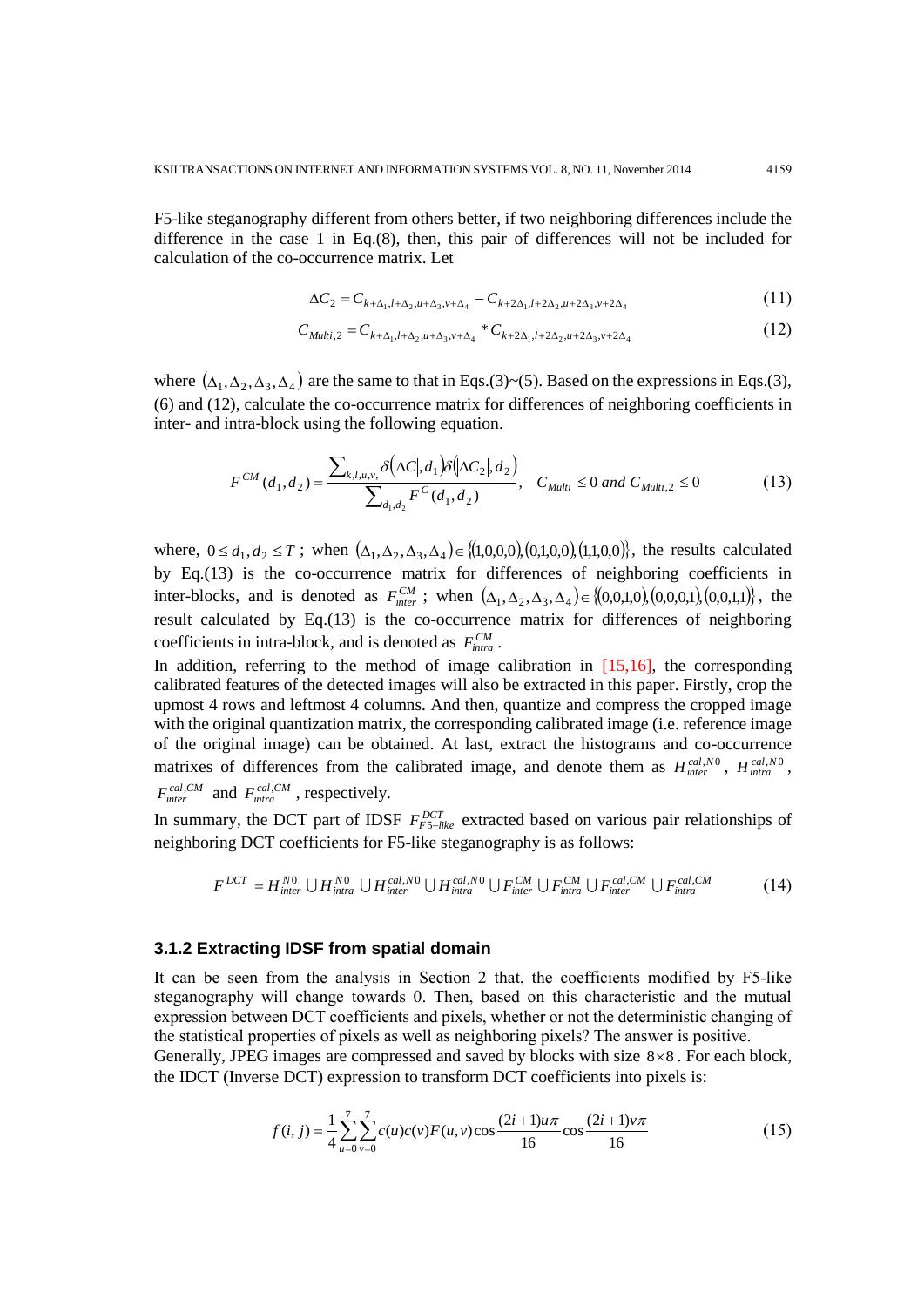where,  $f(i, j)$  denotes the pixel in position  $(i, j)$  of the block in the spatial domain  $(i, j \in \{0,1,...,7\})$ .  $F(u, v)$  denotes the DCT coefficient before quantization, and is in the position  $(u, v)$  of the block in the DCT domain.  $c(u)$  and  $c(v)$  are as follows:

$$
\begin{cases}\nc(u) = \begin{cases}\n1/\sqrt{2} & u = 0 \\
1 & u \neq 0\n\end{cases} \\
c(u) = \begin{cases}\n1/\sqrt{2} & v = 0 \\
1 & v \neq 0\n\end{cases}
$$
\n(16)

For neighboring pixels of the local area inside the image block, their differences and corresponding changes after F5-like steganography are:

$$
\Delta f_{0,0}^{0,1} = f(0,1) - f(0,0) = \frac{1}{4} \sum_{u=0}^{7} \sum_{v=0}^{7} c(u)c(v)F(u,v)\cos\frac{u\pi}{16} \left(-2\sin\frac{v\pi}{8}\sin\frac{v\pi}{16}\right)
$$
(17)

$$
\Delta f_{0,0}^{1,0} = f(1,0) - f(0,0) = \frac{1}{4} \sum_{u=0}^{7} \sum_{v=0}^{7} c(u)c(v)F(u,v)\cos\frac{v\pi}{16} \left(-2\sin\frac{u\pi}{8}\sin\frac{u\pi}{16}\right)
$$
(18)

In Eqs.(17) and (18), if  $F(u, v) > 0$ , then  $\Delta f_{0,0}^{0,1} < 0$  and  $\Delta f_{0,0}^{1,0} < 0$ . After embedding change,  $F(u, v)$  will decrease,  $\Delta f_{0,0}^{0,1}$  and  $\Delta f_{0,0}^{1,0}$  will both increase while the absolute values of them will both decrease. Contrarily, if  $F(u, v) < 0$ , then  $\Delta f_{0,0}^{0,1} > 0$  and  $\Delta f_{0,0}^{1,0} > 0$ . After embedding change,  $F(u, v)$  will increase,  $\Delta f_{0,0}^{0,1}$  and  $\Delta f_{0,0}^{1,0}$  will both decrease while the absolute values of them will also decrease.

It can be seen from above that, the histograms of differences of neighboring pixels in Eqs. $(17)$   $\sim$  (18) will shrink after embedding change for F5-like steganography. However, for other types of JPEG steganography such as JSteg, Outguess and Steghide, the shrinkage above will not happen, and the changes of neighboring pixels differences in Eqs.(17) $\sim$ (18) could not be determined according to signs of the coefficients only, either. The changes above are exactly the special characteristic of F5-like steganography different from others. Therefore, based on the pixels differences calculated in Eqs.(17) and (18), the difference histogram will be calculated in this paper and taken as IDSF of F5-like steganography.

Denote  $D_{\text{Fix}}^{P00}$  as the set of differences  $\Delta f_{0,0}^{0,1}$  and  $\Delta f_{0,0}^{1,0}$  corresponding to positive coefficients in all the blocks, and  $D_{pix}^{N00}$  as the set of differences  $\Delta f_{0,0}^{0,1}$  and  $\Delta f_{0,0}^{1,0}$  corresponding to all the negative coefficients. Then, calculate the histogram feature of the differences above as follows:

$$
H_{Pdiff}^{00}(d) = \frac{\sum_{i} \left( \delta \left( D_{Pix}^{P00}(i), d \right) + \delta \left( D_{Pix}^{N00}(i), d \right) \right)}{\sum_{d} H_{Pdiff}^{00}} \tag{19}
$$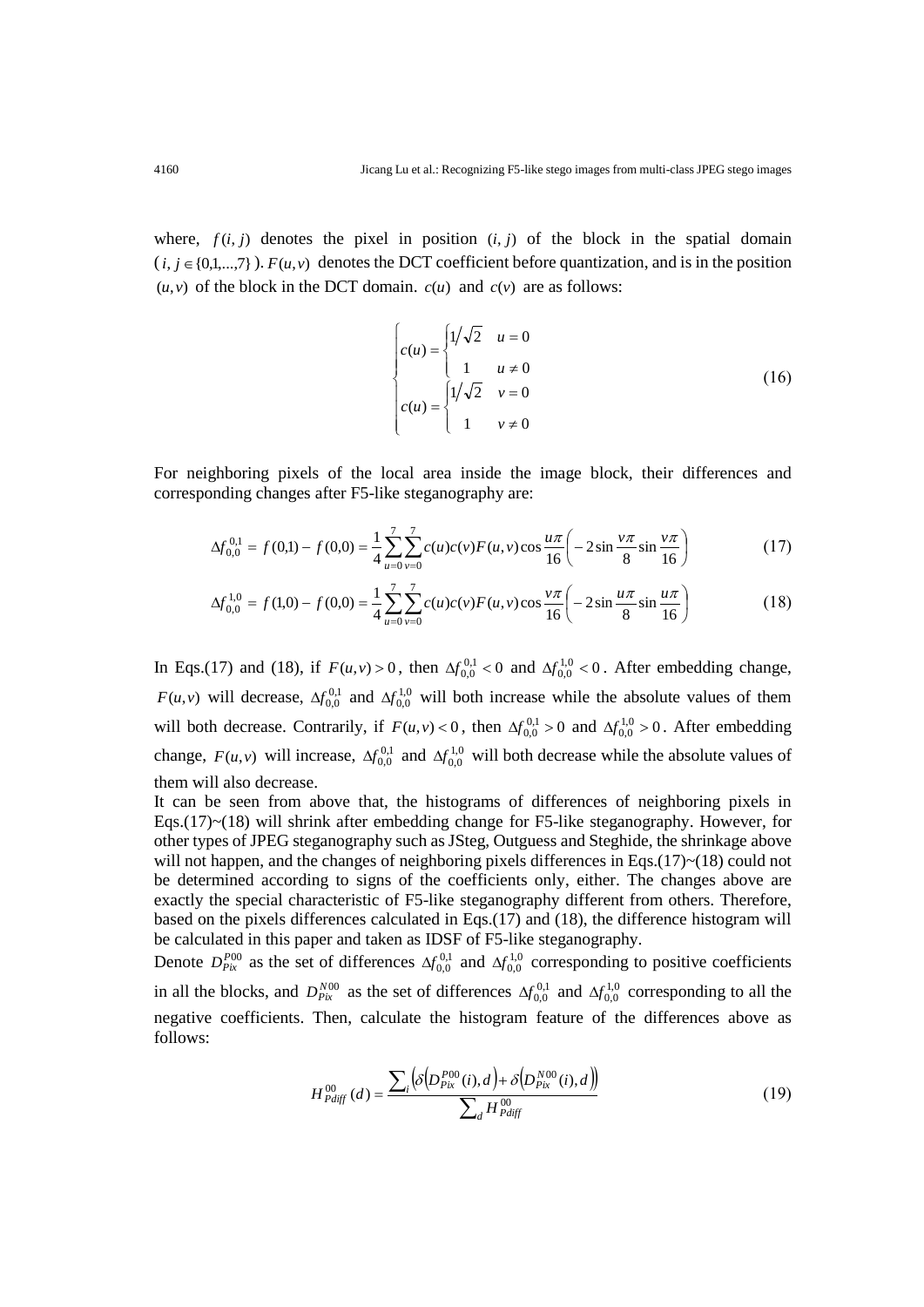where,  $-T \le d \le T$ , and *T* is the threshold for pixel differences. For the reference image by cropping the upmost 4 rows and leftmost 4 columns, the two histogram features are also calculated and denoted as  $H_{Pdiff}^{cal,00}$ . At last, the IDSF of F5-like steganography extracted from spatial domain can be expressed as follows:

$$
F^{Pix} = H^{00}_{Pdiff} \cup H^{cal,00}_{Pdiff} \tag{20}
$$

In summary, based on the analysis of modifications and influences caused by F5-like steganography to the data in DCT domain and spatial domain, the IDSF of F5-like steganography distinguished from others can be obtained as follows:

$$
F = F^{DCT} \cup F^{Pix} \tag{21}
$$

# **3.2 Recognition algorithm**

In practical steganalysis, the detector usually could not know exactly the steganographic algorithms possibly used in the MultiClsStegImgs. Maybe only one or some of the steganographic algorithms used in parts of the stego images could be determined by the detector, but the detector cannot determine exactly the algorithm used in any stego image. For this special condition, the recognition algorithm for F5-like steganography will be presented in this paper, and the main steps are as follows:

**Step 1: Extracting features from the detected images.** According to Eqs.(9), (10), (13) and (19) as well as the feature extraction threshold *T*, extract features from DCT coefficients and spatial pixels, respectively.

**Step 2: Constructing the reference image.** Using the image calibration method based on cropping of 4 rows and columns, construct the reference image of the detected image.

**Step 3: Extracting features from the reference image.** According to Eqs.(9), (10), (13) and (19) as well as the feature extraction threshold *T*, extract features from DCT coefficients and spatial pixels of the reference image, respectively.

**Step 4: Generating IDSF of F5-like steganography.** According to Eqs.(14) and (20), process the features extracted in Step 1 and Step 3, and then generate the IDSF of F5-like steganography.

**Step 5: Constructing images set and training classifier.** First, construct images set for classifier training based on the partially known steganographic algorithms and F5-like steganography. Then, extract features of the constructed images according to Steps  $1\n\neg 4$ , and select an appropriate classifier training algorithm to train the classification and recognition model for F5-like steganography.

**Step 6: Classifying and recognizing the F5-like stego images.** Using the model trained in Step 5, classify the features extracted in Step 4, the detected images can be classified as F5-like stego images or non-F5-like stego images (images generated by other types of steganography).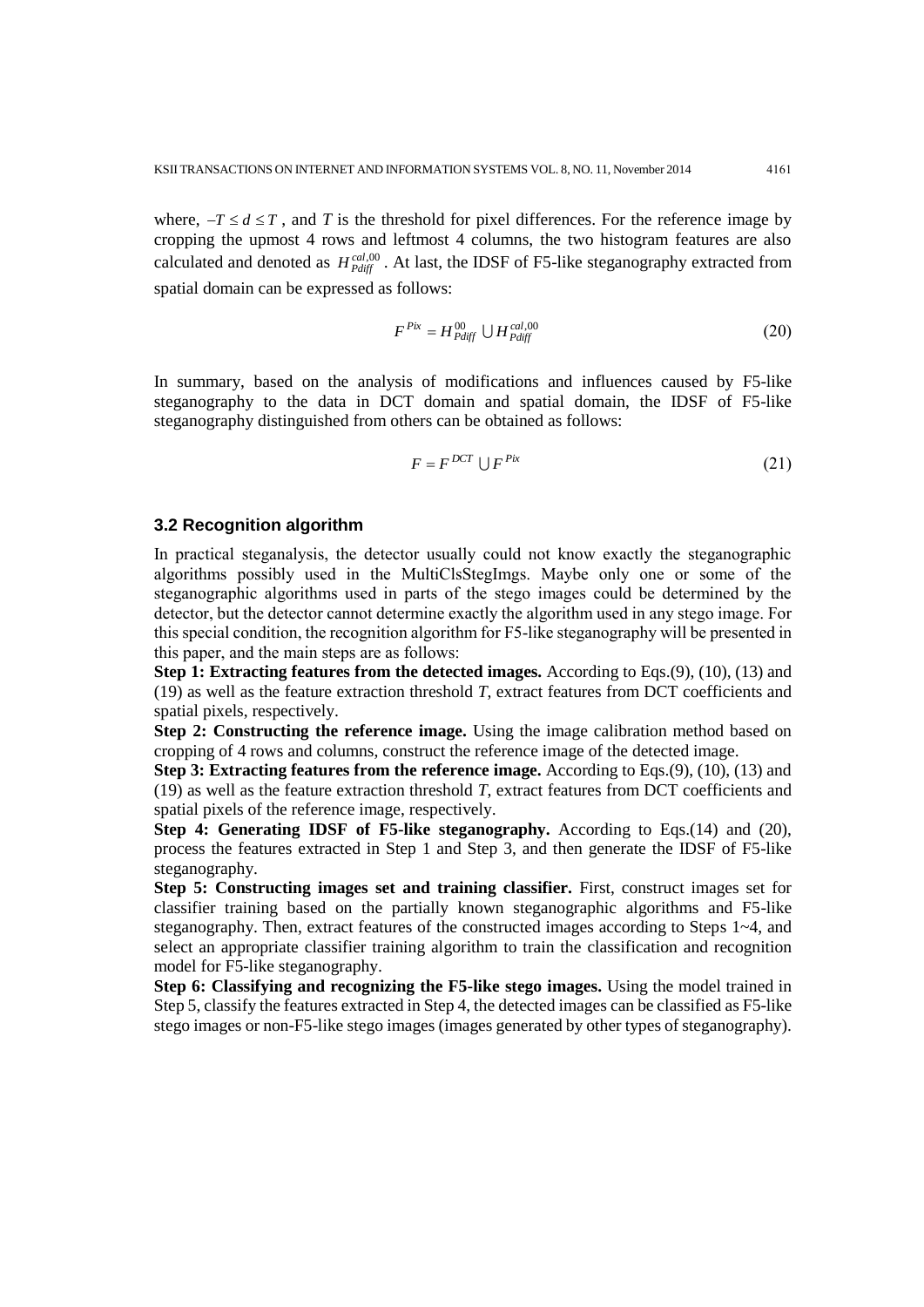## **4. Experimental results and analysis**

## **4.1 Experiments setup**

In this section, the proposed algorithm will be experimentally verified and analyzed based on a well-known images database BossBase-1.01<sup>4</sup> in current steganalysis. The original  $5000$ images were taken from this images database in grayscale PGM format with size 512×512. Firstly, convert all the PGM images into JPEG images saved with a quality factor 75; Then, construct stego images using 5 types of typical JPEG steganography F5, nsF5, JSteg, Steghide and Outguess with four payloads (message bits carried by per nonzero AC DCT coefficients), namely 0.1, 0.2, 0.3 and 0.5 bpnzAC (bits per nonzero AC DCT coefficient). In total, the images set contained  $5000 \times 4 \times 5 = 100000$  stego images (which consists of the MultiClsStegImgs set) and 5000 cover images, and the details were listed in **Table 1**.

| Image type            | Payload (bpnzAC)   | Total number            |
|-----------------------|--------------------|-------------------------|
| Cover images          | $\theta$           | 5000                    |
| F5 stego images       | 0.1, 0.2, 0.3, 0.5 | $5000 \times 4 = 20000$ |
| nsF5 stego images     | 0.1, 0.2, 0.3, 0.5 | $5000 \times 4 = 20000$ |
| JSteg stego images    | 0.1, 0.2, 0.3, 0.5 | $5000 \times 4 = 20000$ |
| Steghide stego images | 0.1, 0.2, 0.3, 0.5 | $5000 \times 4 = 20000$ |
| Outguess stego images | 0.1, 0.2, 0.3, 0.5 | $5000 \times 4 = 20000$ |

**Table 1.** Illustration of experimental images set

According to the IDSF extraction methods proposed in Section 3 for F5-like steganography, extract features of the experimental stego images set. For feature extraction, it can be seen from Eqs.(13) and (19) that, dimensionality of the feature will increase noticeably as the threshold *T* increases. The high dimensionality of the feature usually leads to the problem of "curse of dimensionality" and reduces the efficiency of the detection algorithm. It is very important to control the dimensionality of the extracted features. For natural JPEG images, many researches have shown that, an overwhelming majority of the differences between neighboring coefficients and pixels are distributed in a narrow range nearby zero, and the steganalytic features are usually extracted by setting the threshold *T* as a small value such as 5 [9,15]. If the threshold is larger than 5, then, the features extracted from differences larger than 5 may be redundant ones, and may not play an active role in the classification. If the threshold is smaller than 5, some of the changes might not be captured. Then, the extracted features may not achieve the best classification results. Therefore, the threshold *T* is set to 5 in this paper, then, the dimensionality of the feature extracted based on Eq.(14) from DCT coefficients is 164, and the dimensionality of the feature extracted based on Eq.(20) from spatial pixels is 22. The total dimensionality of IDSF proposed in this paper for F5-like steganography is 186. On the application of the classifier training method, current steganalytic algorithms [9,17] based on low-dimensional statistical features usually use the support vector machine (SVM) [23] classifier training method with Gaussian kernel. This classifier training method projects the low-dimensional features into high-dimensional feature space, and then finds a proper

-

<sup>4</sup> BOSS: Available: http://exile.felk.cvut.cz/boss/BOSSFinal/. 2014.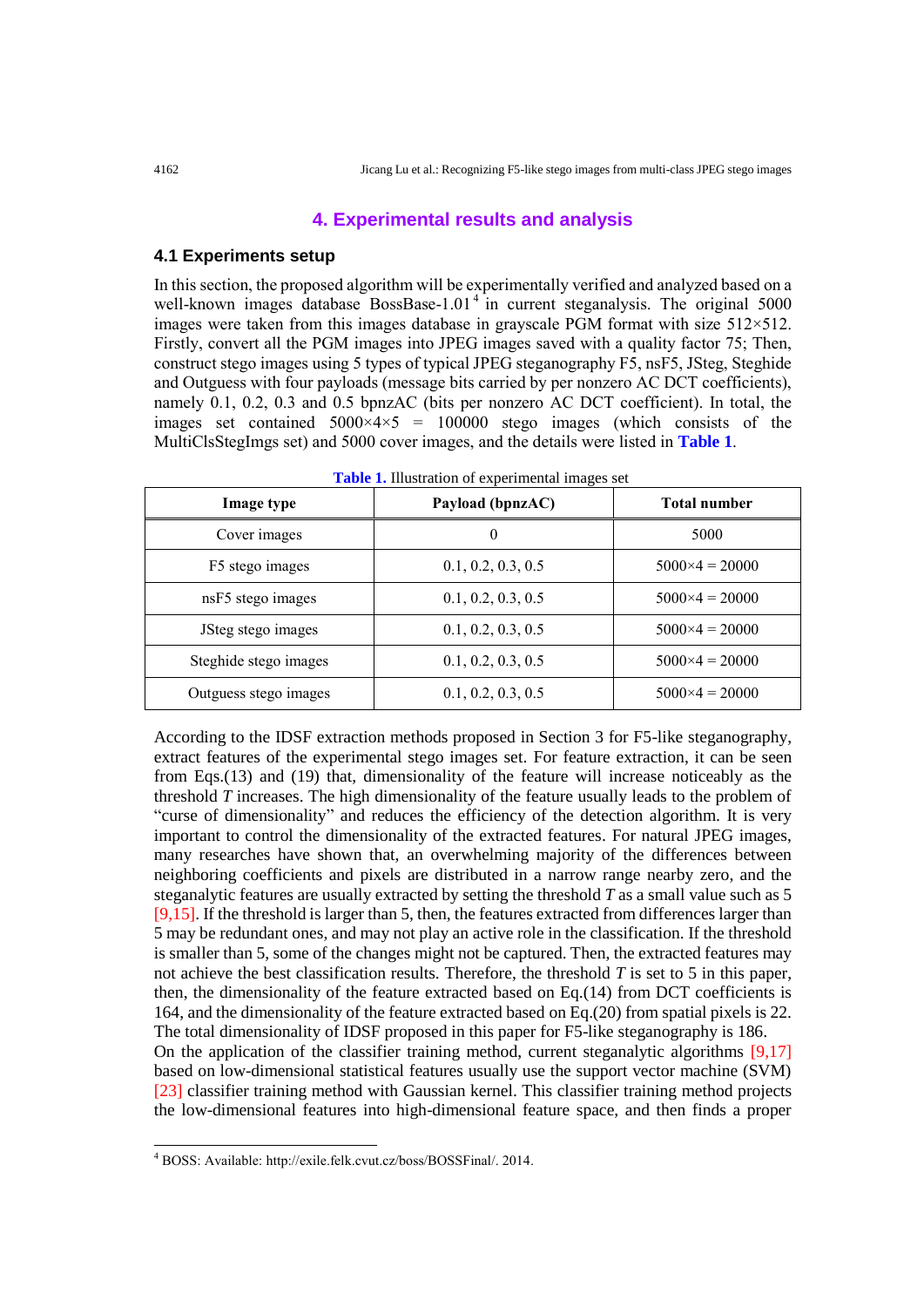decision boundary to classify different samples, which usually achieves better detection performance. Therefore, in the experiments of this paper, the SVM classifier training method with a Gaussian kernel was used in the proposed recognition algorithm. The experiments were repeated ten times, and the average values of the ten results were taken as the final detection results for comparison. In addition, for the reason that the detectors may not know clearly the steganographic algorithms possibly used in MultiClsStegImgs in practical steganalysis, therefore, this paper will analyze and test the performance of the proposed IDSF based recognition algorithm in the condition that only one type of steganography is known to the detector, which is used to recognize F5-like stego images.

## **4.2 Testing on recognition of F5-like stego images**

As introduced in Section 1, existing recognition algorithms for stego images were usually designed based on the blind steganalytic features with better performance. The algorithm in [9] is a typical classification algorithm for multi-class stego images. The features used by  $[9]$  are 548 dimensional CCPEV features, which are extracted based on image calibration [16] and have better performance. The SVM with Gaussian kernel is also used by [9]. However, when only one type or class of stego images is needed to be recognized, and types of some detected images are unknown, the original classification framework in [9] cannot be applied any more. The multi-class classifiers could not be trained using the feature CCPEV in [9] either. In the following, the experiments will be carried out in this condition.

When some of the steganographic algorithms possibly used in the multi-class stego images set are unknown, based on the proposed IDSF of F5-like steganography and the feature in [9], the classification and recognition procedure presented in Subsection 3.2 will be applied to verify the efficiency of the proposed recognition algorithm as well as the IDSF. The detection based on CCPEV and the proposed recognition procedure is referred to as "CCPEV with the proposed procedure". And the detection based on the proposed IDSF and the proposed procedure is referred to as "F5likeIdf (Proposed)". Now, the classifier will be trained based on F5-like stego images and the known type of stego images only. Other types of stego images will not be included in training classifier. And then, classify the multi-class stego images as F5-like stego images and non-F5-like stego images. For each testing, 3000 stego images of each algorithm are randomly selected for training, and the remaining 2000 ones are used for testing. Suppose that only JSteg is known to the detector, the classifier used for testing will be trained based on F5 stego images and nsF5 stego images versus JSteg stego images, respectively. The corresponding 2000 stego images in other types (Steghide and Outguess) of stego images are also used for testing. Then, the numbers of stego images under four payloads  $(0.1, 0.2, 0.3 \text{ and } 0.5 \text{ bpnzAC})$  involved in the training and testing are  $3000 \times 4 \times 2 = 24000$  and  $2000 \times 4 \times 5 = 40000$ , respectively. The detection results of the proposed algorithm (i.e. F5likeIdf (Proposed)) and the algorithm with the feature CCPEV (i.e. CCPEV with the proposed procedure) are comparatively listed in **Table 2** and **Table 3**, respectively. At the same time, the ROC (Receiver Operation Characteristic) curves corresponding to **Table 2** and **Table 3** are plotted in **Fig. 2.** The ROC curve is used to depict the correct detection probabilities of a detection algorithm corresponding to various false alarm probabilities. It can reflect the overall performance of a steganalytic algorithm, and is a popular method for performance comparison in current steganalysis. In **Fig. 2,** the false alarm probability denotes the percentage that other types of stego images are misclassified as F5-like stego images, and the detection probability denotes the percentage that the F5-like stego images are correctly classified corresponding to a specific false alarm probability. For example, for a given false alarm probability in the horizontal axis, the corresponding value in the vertical axis denotes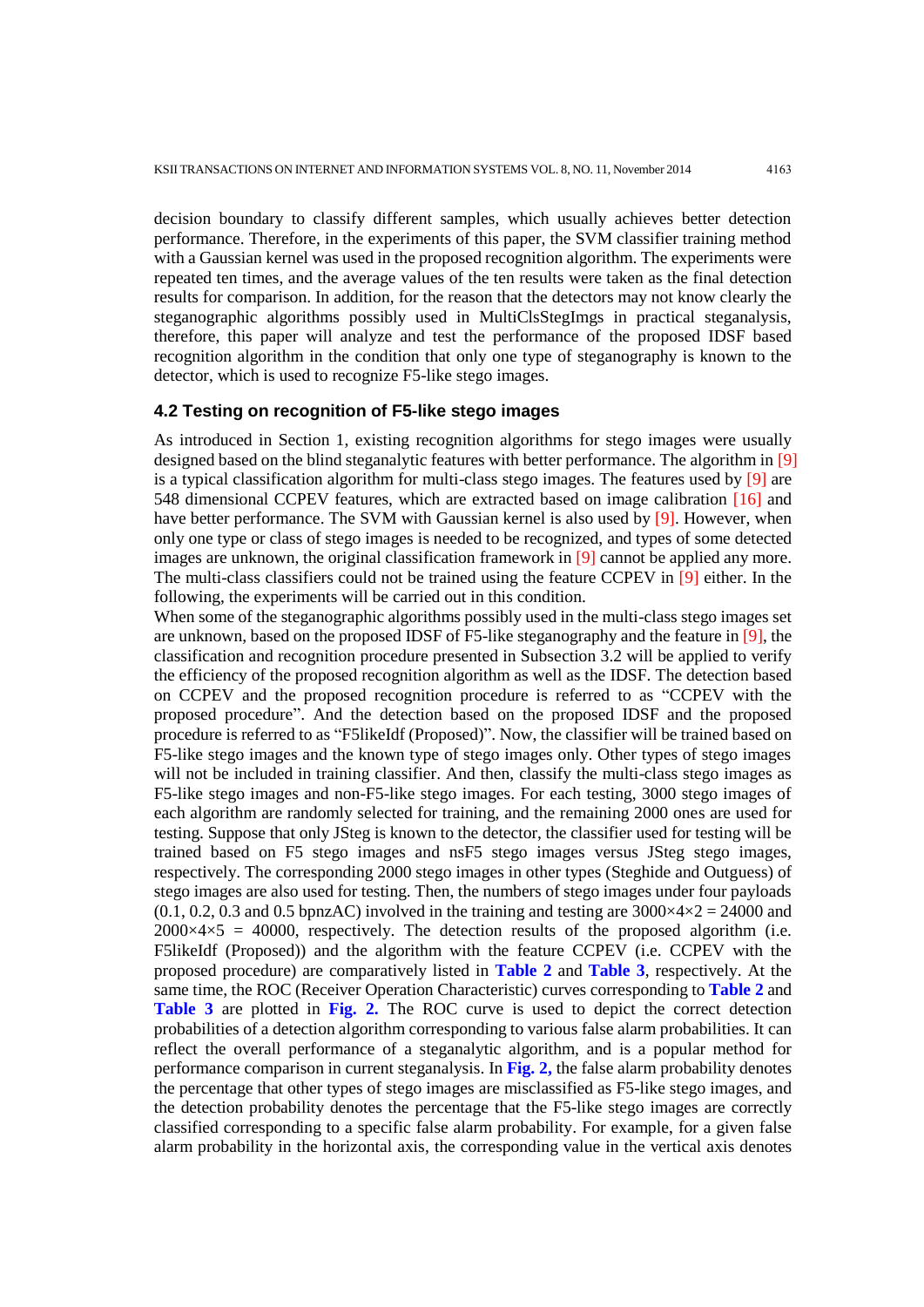the detection probability of the steganalytic algorithm. The larger the detection probability is, the more superior the steganalytic algorithm will be.

It can be seen from the results in **Table 2** and **Table 3** that, when there is only Outguess is known, utilizing the procedure in Subsection 3.2 for recognition of F5-like stego images, the recognition results based on the proposed IDSF are superior to that based on the CCPEV feature in [9]. Especially, when the embedding ratio is 0.1 bpnzAC, the algorithm based on the feature CCPEV in [9] misclassified almost all the stego images generated by Steghide and Outguess as F5-like stego images. At the same time, it can be seen from **Fig. 2** that, for each false alarm probability in the horizontal axis, the detection probabilities of the proposed IDSF F5likeIdf are all higher than that of the typical feature CCPEV, which indicate that, the overall performance of the algorithm based on the proposed IDSF outperforms the algorithm based on the feature CCPEV. The results above indicate that, using the IDSF based recognition algorithm proposed in this paper, only one classifier is enough to achieve reliable recognition, which can verify the efficiency of the proposed IDSF and recognition algorithm for recognition of F5-like steganography.

**Table 2.** The probability of each type of stego images classified as F5-like stego images based on the classifier trained using F5 and JSteg stego images. For F5-like (F5 and nsF5) stego images, the results are correct detection accuracy, while for non-F5-like (JSteg, Steghide and Outguess) stego images, the results are error detection accuracy.

| payload<br>(bpnzAC) | <b>Detection</b><br>algorithm     | F5    | nsF5  | non-F5-like = $(JStep + Steghide + Outguess) / 3$ |
|---------------------|-----------------------------------|-------|-------|---------------------------------------------------|
| 0.1                 | CCPEV with the<br>proposed scheme | 99.93 | 99.91 | $60.46 = (0.03 + 87.92 + 93.42) / 3$              |
|                     | F5likeIdf<br>(Proposed)           | 99.85 | 99.67 | $11.86 = (0.23 + 7.42 + 27.93) / 3$               |
| 0.2                 | CCPEV with the<br>proposed scheme | 99.95 | 99.93 | $14.72 = (0 + 21.37 + 22.78) / 3$                 |
|                     | F5likeIdf<br>(Proposed)           | 99.87 | 99.67 | $0.42 = (0 + 0.15 + 1.12) / 3$                    |
| 0.3                 | CCPEV with the<br>proposed scheme | 99.95 | 99.92 | $0.63 = (0 + 0.70 + 1.18) / 3$                    |
|                     | F5likeIdf<br>(Proposed)           | 99.97 | 99.70 | $0.17 = (0 + 0.05 + 0.45) / 3$                    |
| 0.5                 | CCPEV with the<br>proposed scheme | 99.98 | 99.88 | $0.22 = (0 + 0.08 + 0.58) / 3$                    |
|                     | F5likeIdf<br>(Proposed)           | 99.97 | 99.57 | $0.09 = (0 + 0.02 + 0.27)/3$                      |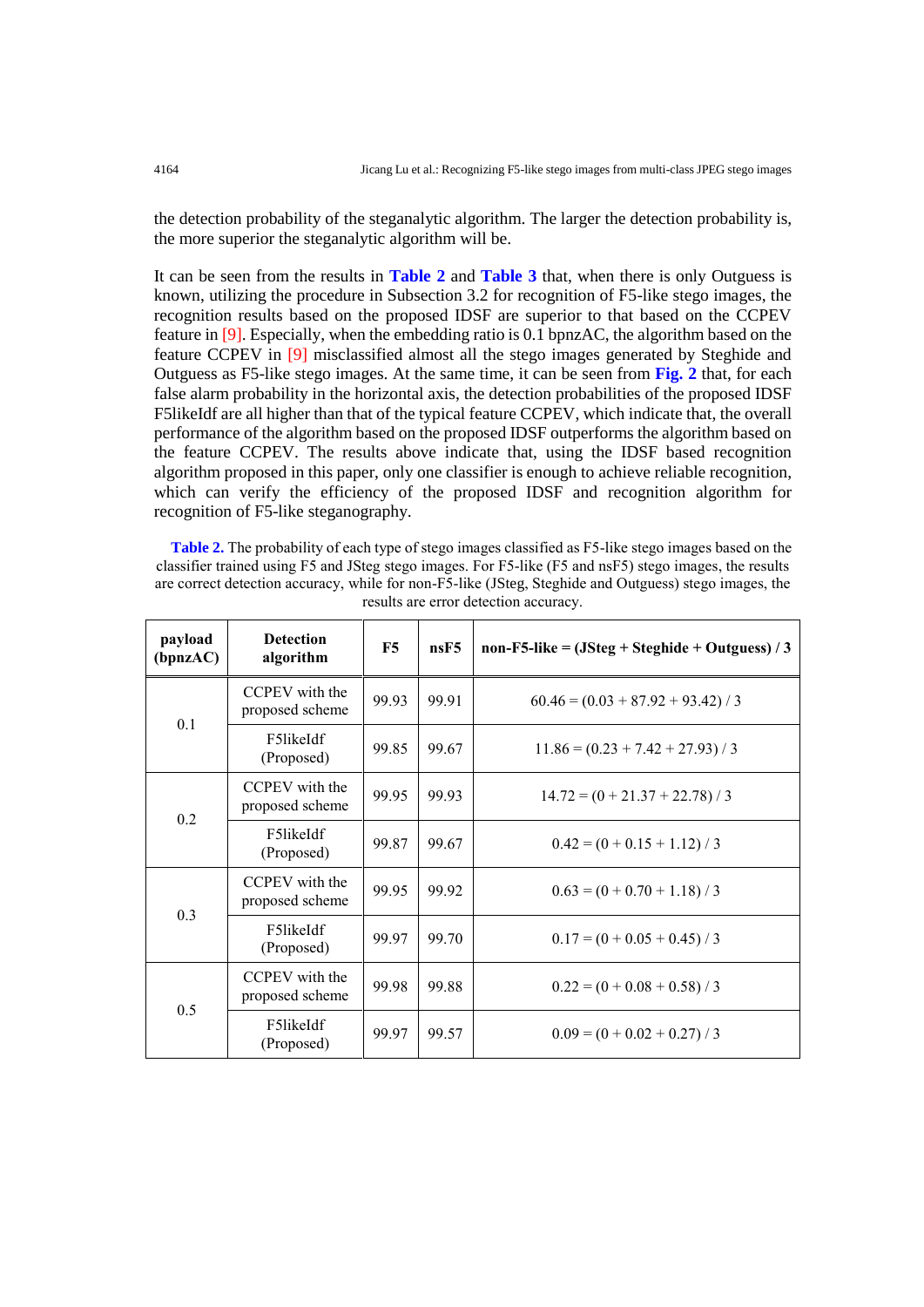**Table 3.** Based on the classifier trained using nsF5 and Outguess stego images, the probability of each type of stego images classified as F5-like stego images. For F5-like (F5 and nsF5) stego images, the results are correct detection accuracy, while for non-F5-like (JSteg, Steghide and Outguess) stego images, the results are error detection accuracy.

| payload<br>(bpnzAC) | <b>Detection</b><br>algorithm     | F5    | nsF5  | non-F5-like = $(JStep + Steghide + Outguess) / 3$ |
|---------------------|-----------------------------------|-------|-------|---------------------------------------------------|
| 0.1                 | CCPEV with the<br>proposed scheme | 99.97 | 99.90 | $59.33 = (0.12 + 86.80 + 91.07)/3$                |
|                     | F5likeIdf<br>(Proposed)           | 99.90 | 99.82 | $13.02 = (0.58 + 8.38 + 30.10) / 3$               |
|                     | CCPEV with the<br>proposed scheme | 99.97 | 99.93 | $6.62 = (0 + 10.08 + 9.78) / 3$                   |
| 0.2                 | F5likeIdf<br>(Proposed)           | 99.92 | 99.82 | $0.49 = (0 + 0.25 + 1.23) / 3$                    |
| 0.3                 | CCPEV with the<br>proposed scheme | 99.97 | 99.93 | $0.15 = (0 + 0.22 + 0.23) / 3$                    |
|                     | F5likeIdf<br>(Proposed)           | 99.97 | 99.85 | $0.19 = (0 + 0.08 + 0.50) / 3$                    |
| 0.5                 | CCPEV with the<br>proposed scheme | 99.98 | 99.93 | $0.08 = (0 + 0.03 + 0.20) / 3$                    |
|                     | F5likeIdf<br>(Proposed)           | 99.98 | 99.83 | $0.07 = (0 + 0 + 0.22) / 3$                       |



**Fig. 2.** When the classifier is trained based on F5 and JSteg or nsF5 and JSteg, the comparison of ROC curves of the two detection algorithms.

In addition, when only the algorithm Steghide or Outguess is known, the classification results of two detection algorithms are similar to the results listed in **Table 2** and **Table 3**, and the results will not be listed in detail. In the following, performances of the two detection algorithms will be compared using the average detection accuracy and time consuming (the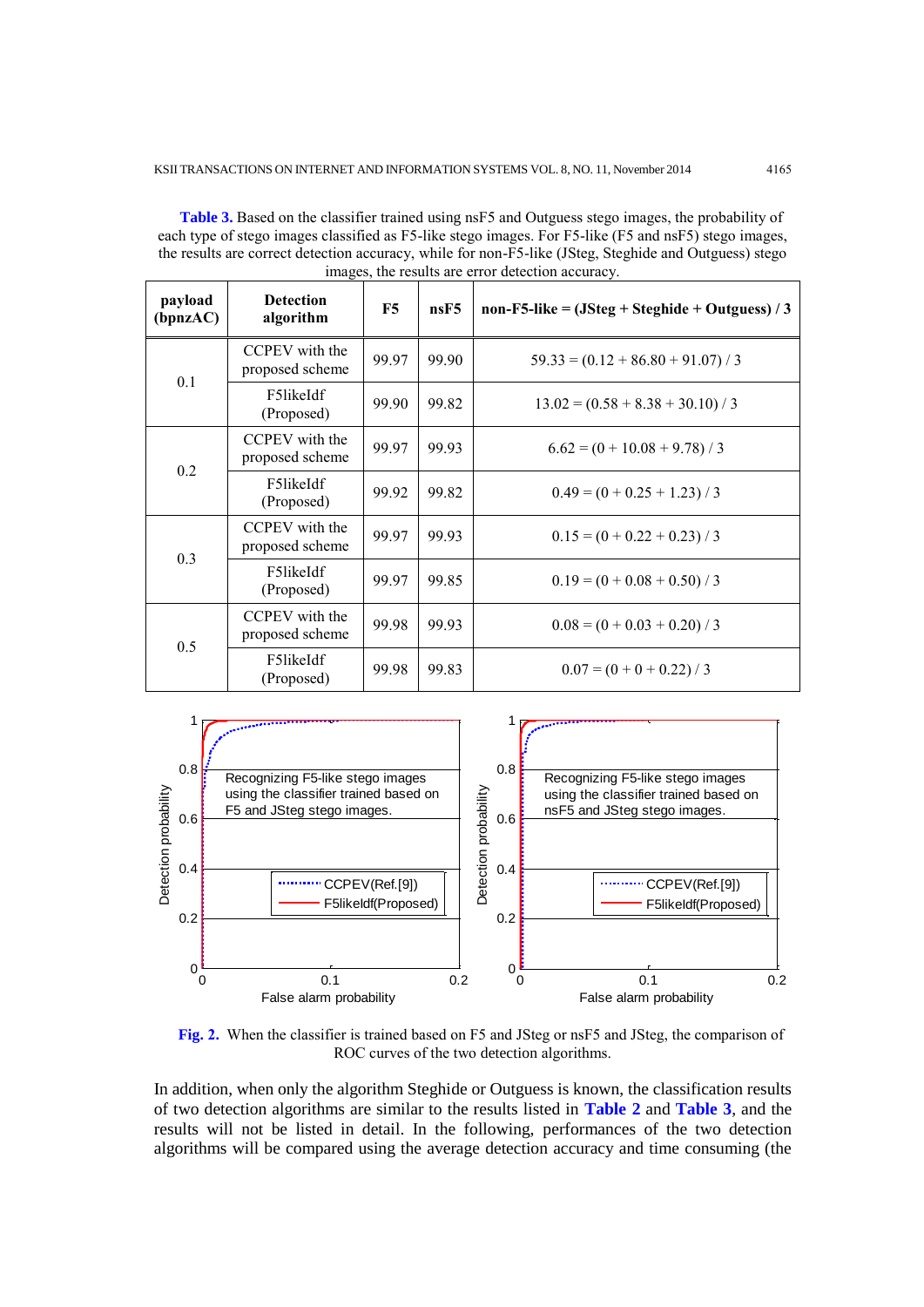time consumed by classifier training and testing during detection) under every condition. The results calculated above are comparatively listed in **Table 4** and **Table 5**, respectively.

**Table 4.** When the classifier is trained based on F5 and one known steganographic algorithm, the comparison of average detection accuracy (%) and average time consuming (sec) of the two detection algorithms.

| The known<br>algorithm | <b>Average detection accuracy</b> |                         | Average time consuming            |                         |  |
|------------------------|-----------------------------------|-------------------------|-----------------------------------|-------------------------|--|
|                        | CCPEV with the<br>proposed scheme | F5likeIdf<br>(Proposed) | CCPEV with the<br>proposed scheme | F5likeIdf<br>(Proposed) |  |
| <b>J</b> Steg          | 88.57                             | 98.02                   | 613.98                            | 134.40                  |  |
| Steghide               | 99.74                             | 99.53                   | 704.96                            | 150.28                  |  |
| Outguess               | 99.64                             | 99.51                   | 711.58                            | 178.32                  |  |

**Table 5.** When the classifier is trained based on nsF5 and one known steganographic algorithm, the comparison of average detection accuracy (%) and average time consuming (sec) of the two detection algorithms

| $m_{\eta}$             |                                   |                                   |                                   |                         |  |
|------------------------|-----------------------------------|-----------------------------------|-----------------------------------|-------------------------|--|
| The known<br>algorithm |                                   | <b>Average detection accuracy</b> | Average time consuming            |                         |  |
|                        | CCPEV with the<br>proposed scheme | F5likeIdf<br>(Proposed)           | CCPEV with the<br>proposed scheme | F5likeIdf<br>(Proposed) |  |
| <b>J</b> Steg          | 90.05                             | 97.89                             | 634.14                            | 144.86                  |  |
| Steghide               | 99.67                             | 99.47                             | 719.80                            | 165.60                  |  |
| Outguess               | 99.58                             | 99.63                             | 722.37                            | 209.11                  |  |

The results in **Table 4** and **Table 5** indicate further that, when only the steganographic algorithm JSteg is known, that is to say, the Steghide and Outguess stego images are not included in training classifier and are unknown to the classifier, the average detection accuracy and time consuming based on the proposed IDSF F5likeIdf for F5-like steganography are obviously superior to that based on the existing feature CCPEV. Similarly, when only Steghide or Outguess is known, although the average detection accuracies based on the two features are comparative with each other, however, it can be seen from the comparison of average time consuming that, the time consuming of the proposed IDSF F5likeIdf with a low dimensional feature is far shorter than that of CCPEV feature. The results analyzed above verify further that, when some types of the stego images are unknown, the proposed IDSF and recognition algorithm could still recognize F5-like stego images effectively.

# **5. Conclusion**

For the reliable recognition of F5-like stego images from MultiClsStegImgs, this paper proposed a recognition algorithm based on IDSF of F5-like steganography. According to the special modification ways of F5-like steganography different from others, the IDSF of F5-like steganography was presented. Then, utilize the proposed IDSF and combine with SVM, corresponding recognition algorithms were presented. At last, a series of experimental results based on the classification of stego images generated by 5 types of typical JPEG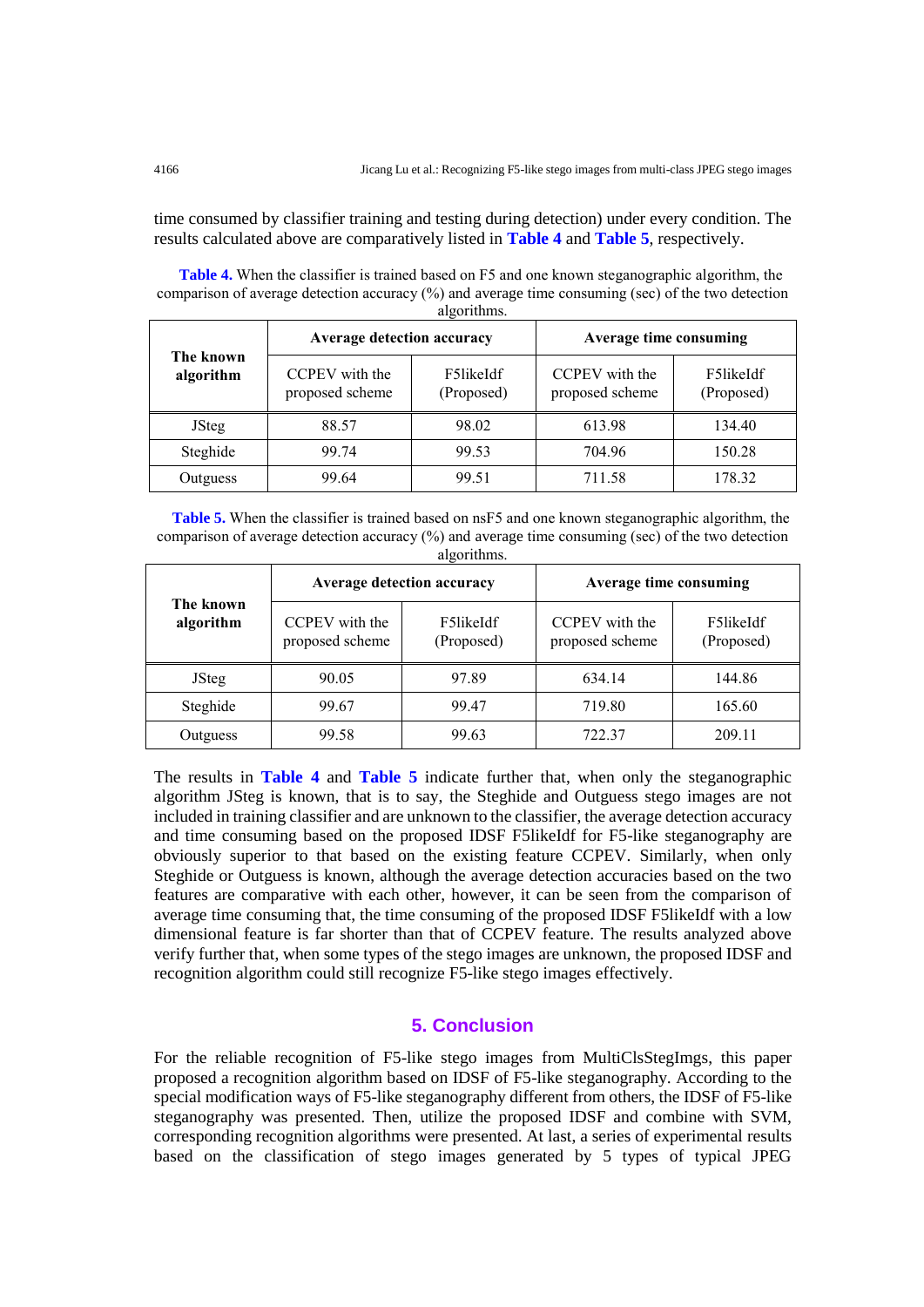steganography indicated that: the F5-like stego images could be recognized reliably from MultiClsStegImgs based on the proposed IDSF. Although the types of some stego images were unknown, the IDSF based recognition algorithm could still recognize F5-like stego images reliably. Compared with existing typical detection algorithms, the proposed algorithms could achieve higher recognition accuracy as well as faster detection speed.

The IDSF could provide a new basis for recognition of a specific type or class of stego images. However, this paper only discussed the extraction of IDSF for F5-like steganography, but on the aspects of efficient classification of F5-like stego images and recognition of other various types of stego images, it is needed to be researched further.

## **References**

- [1] Fabien A. P. Petitcolas, Ross J. Anderson and Markus G. Kuhn, "Information hiding—A survey," in *Proc. of the IEEE, special issue on protection of multimedia content*, vol. 87, no. 7, pp. 1062-1078, July, 1999. [Article \(CrossRef Link\).](http://dx.doi.org/doi:10.1109/5.771065)
- [2] Abbas Cheddad, Joan Condell, Kevin Curran and Paul Mc Kevitt, "Digital image steganography: Survey and analysis of current methods," *Signal Processing*, vol. 90, no. 3, pp. 727-752, March, 2010. [Article \(CrossRef Link\).](http://dx.doi.org/doi:10.1016/j.sigpro.2009.08.010)
- [3] Xiangyang Luo, Daoshun Wang, Ping Wang and Fenlin Liu, "A review on blind detection for image steganography," *Signal Processing*, vol. 88, no. 9, pp. 2138-2157, September, 2008. [Article \(CrossRef Link\).](http://dx.doi.org/doi:10.1016/j.sigpro.2008.03.016)
- [4] Jan Kodovský and Jessica Fridrich, "Rich models for steganalysis of digital images," *IEEE Transactions on Information Forensics and Security*, vol. 7, no. 3, pp. 868-882, August, 2012. [Article \(CrossRef Link\).](http://dx.doi.org/doi:10.1109/TIFS.2012.2190402)
- [5] Vojtěch Holub, Jessica Fridrich, "Random projections of residuals for digital image steganalysis," *IEEE Transactions on Information Forensics and Security*, vol. 8, no. 12, pp. 1996-2006, December, 2013. [Article \(CrossRef Link\).](http://dx.doi.org/doi:10.1109/TIFS.2013.2286682)
- [6] Jessica Fridrich, Miroslav Goljan and Dorin Hogea, "Steganalysis of JPEG Images: Breaking the F5 Algorithm," in *Proc. of 5th Int. Workshop on Information Hiding*, *Springer Lecture Notes in Computer Science*, vol. 2578, pp. 310-323, October 7-9, 2002. [Article \(CrossRef Link\).](http://dx.doi.org/doi:10.1007/3-540-36415-3_20)
- [7] Jessica Fridrich, Miroslav Goljan and Dorin Hogea, "Quantitative steganalysis of digital Images: Estimating the secret message length," *Multimedia Systems*, vol. 9, no. 3, pp. 288-302, November, 2003. [Article \(CrossRef Link\).](http://dx.doi.org/doi:10.1007/s00530-003-0100-9)
- [8] Chunfang Yang, Fenlin Liu, Shiguo Lian, Xiangyang Luo and Daoshun Wang, "Weighted stego-image steganalysis of messages hidden into each bit plane," *The Computer Journal*, vol. 55, no. 6, pp. 717-727, June, 2012. [Article \(CrossRef Link\).](http://dx.doi.org/doi:10.1093/comjnl/bxr112)
- [9] Tomáš Pevný and Jessica Fridrich, "Multiclass detector of current steganographic methods for JPEG format," *IEEE Transactions on Information Forensics and Security*, vol. 3, no. 4, pp. 635-650, December, 2008. [Article \(CrossRef Link\).](http://dx.doi.org/doi:10.1109/TIFS.2008.2002936)
- [10]Ping Wang, Fenlin Liu, Guodong Wang, Yifeng Sun and Daofu Gong, "Multi-class steganalysis for JPEG stego algorithms," in *Proc. of 15th IEEE Int. Conf. on Image Processing*, pp. 2076-2079, October 12-15, 2008. [Article \(CrossRef Link\).](http://dx.doi.org/doi:10.1109/ICIP.2008.4712195)
- [11]Jessica Fridrich, Miroslav Goljan, David Sorkal and Taras Holotyak, "Forensic steganalysis: determining the stego key in spatial domain steganography," in *Proc. of SPIE, Security, Steganography, and Watermarking of Multimedia Contents VII*, SPIE 5681, pp. 631-642, January 17-21, 2005. [Article \(CrossRef Link\).](http://dx.doi.org/doi:10.1117/12.58598)
- [12]Andrew D. Ker, Patrick Bas, Rainer Böhme, Rémi Cogranne, Scott Craver, Tomáš Filler, Jessica Fridrich and Tomáš Pevný, "Moving steganography and steganalysis from the laboratory into the real world," in *Proc. of 1st ACM Workshop on Information Hiding and Multimedia Security*, pp. 45-58, Jun. 17-19 2013. [Article \(CrossRef Link\).](http://dx.doi.org/doi:10.1145/2482513.2482965)
- [13]Andreas Westfeld, "F5—A steganographic algorithm—High capacity despite better steganalysis," in *Proc. of 4th Int. Workshop on Information Hiding*, *Springer Lecture Notes in Computer Science*,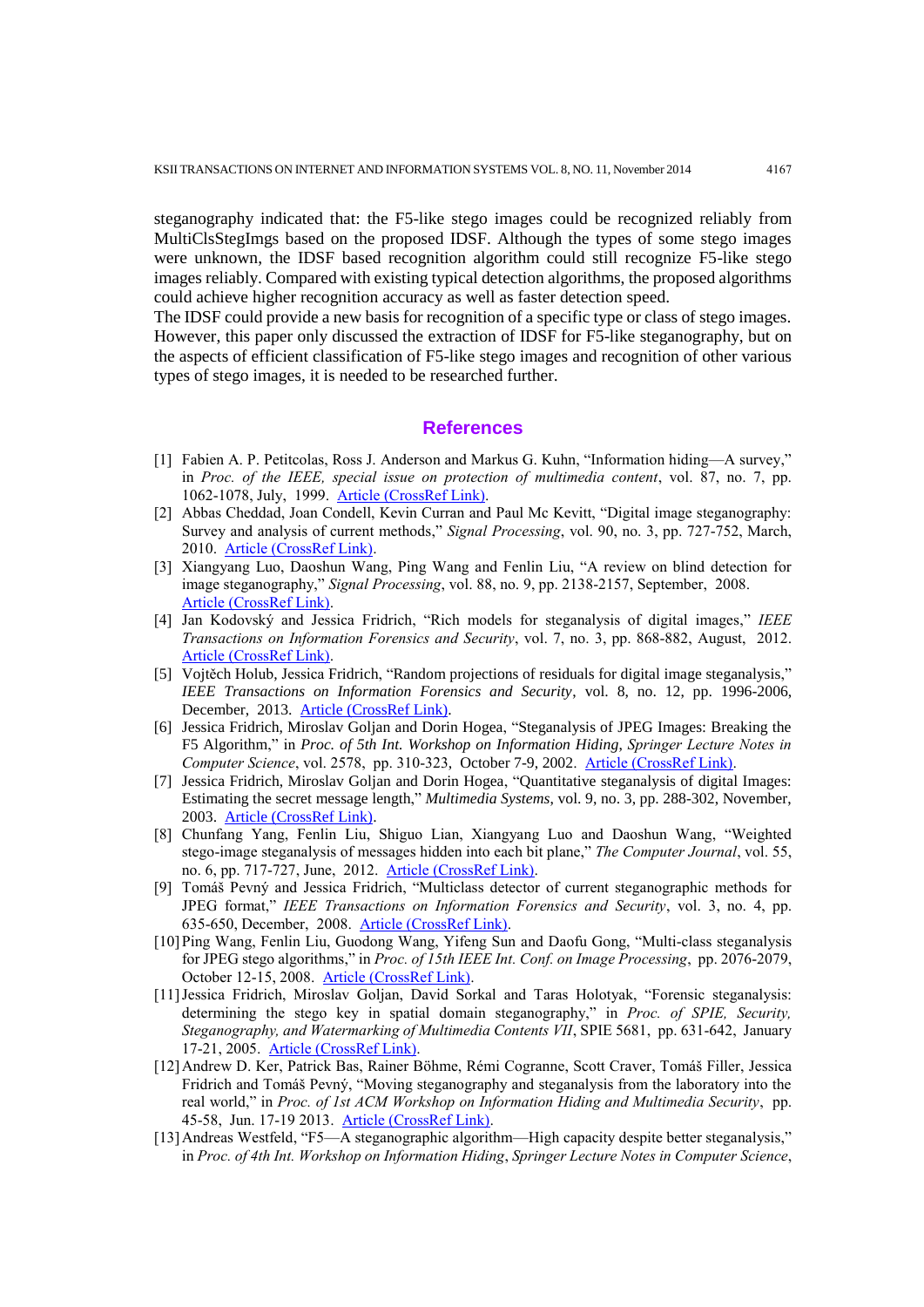vol. 2137, pp. 289-302, April 25-27, 2001. [Article \(CrossRef Link\).](http://dx.doi.org/doi:10.1007/3-540-45496-9_21)

- [14]Jessica Fridrich, Tomáš Pevný and Jan Kodovský, "Statistically undetectable JPEG steganography: Dead ends challenges, and opportunities," in *Proc. of 9th ACM Workshop on Multimedia and Security*, pp. 3-14, September 20-21, 2007. [Article \(CrossRef Link\).](http://dx.doi.org/doi:10.1145/1288869.1288872)
- [15]Tomáš Pevný and Jessica Fridrich, "Towards multi-class blind steganalyzer for JPEG Images," in *Proc. of 4th Int. Workshop on Digital Watermarking*, *Spring Lecture Notes in Computer Science*, vol. 3710, pp. 39-53, Sepetember 15-17, 2005. [Article \(CrossRef Link\).](http://dx.doi.org/doi:10.1007/11551492_4)
- [16]Jan Kodovský and Jessica Fridrich, "Calibration revisited," in *Proc. of 11th ACM Workshop on Multimedia and Security*, pp. 63-74, September 7-8, 2009. [Article \(CrossRef Link\).](http://dx.doi.org/doi:10.1145/1597817.1597830)
- [17]Jing Dong, Wei Wang and Tieniu Tan, "Multi-class blind steganalysis based on image run-length analysis," in *Proc. of the 8th Int. Workshop on Digital Watermarking*, *Springer Lecture Notes in Computer Science*, vol. 5703, pp. 199-210, August 24-26, 2009. [Article \(CrossRef Link\).](http://dx.doi.org/doi:10.1007/978-3-642-03688-0_19)
- [18]Tomáš Pevný, Jessica Fridrich and Andrew D. Ker, "From blind to quantitative steganalysis," *IEEE Transactions on Information Forensics and Security*, vol. 7, no. 2, pp. 445-454, November, 2011. [Article \(CrossRef Link\).](http://dx.doi.org/doi:10.1109/TIFS.2011.2175918)
- [19]Xiangyang Luo, Fenlin Liu, Chunfang Yang, Shiguo Lian and Daoshun Wang, "On F5 steganography in images," *The Computer Journal*, vol. 55, no. 4, pp. 447-456, April, 2012. [Article \(CrossRef Link\).](http://dx.doi.org/doi:10.1093/comjnl/bxr092)
- [20]Zhenyu Li, Zongyun Hu, Xiangyang Luo and Bin Lu, "Embedding change rate estimation based on ensemble learning," in *Proc. of 1st ACM Workshop on Information Hiding Multimedia Security*, pp. 77-83, June 17-19, 2013. [Article \(CrossRef Link\).](http://dx.doi.org/doi:10.1145/2482513.2482528)
- [21]Xiangyang Luo, Fenlin Liu, Shiguo Lian, Chunfang Yang and Stefanos Gritzalis, "On the typical statistic features for image blind steganalysis," *IEEE Journal on Selected Areas in Communications*, vol. 29, no. 7, pp. 1404-1422, August, 2011. [Article \(CrossRef Link\).](http://dx.doi.org/doi:10.1109/JSAC.2011.110807)
- [22]Ying Wang and Pierre Moulin, "Optimized feature extraction for learning-based image steganalysis," *IEEE Transactions on Information Forensics and Security*, vol. 2, no. 1, pp. 31-45, March, 2007. [Article \(CrossRef Link\).](http://dx.doi.org/doi:10.1109/TIFS.2006.890517)
- [23]Chih-Chung Chang and Chih-Jen Lin, "LIBSVM: A library for support vector machines," *ACM Transactions on Intelligent Systems and Technology*, vol. 2, no. 3, article 27, April, 2011. [Article \(CrossRef Link\).](http://dx.doi.org/doi:10.1145/1961189.1961199)